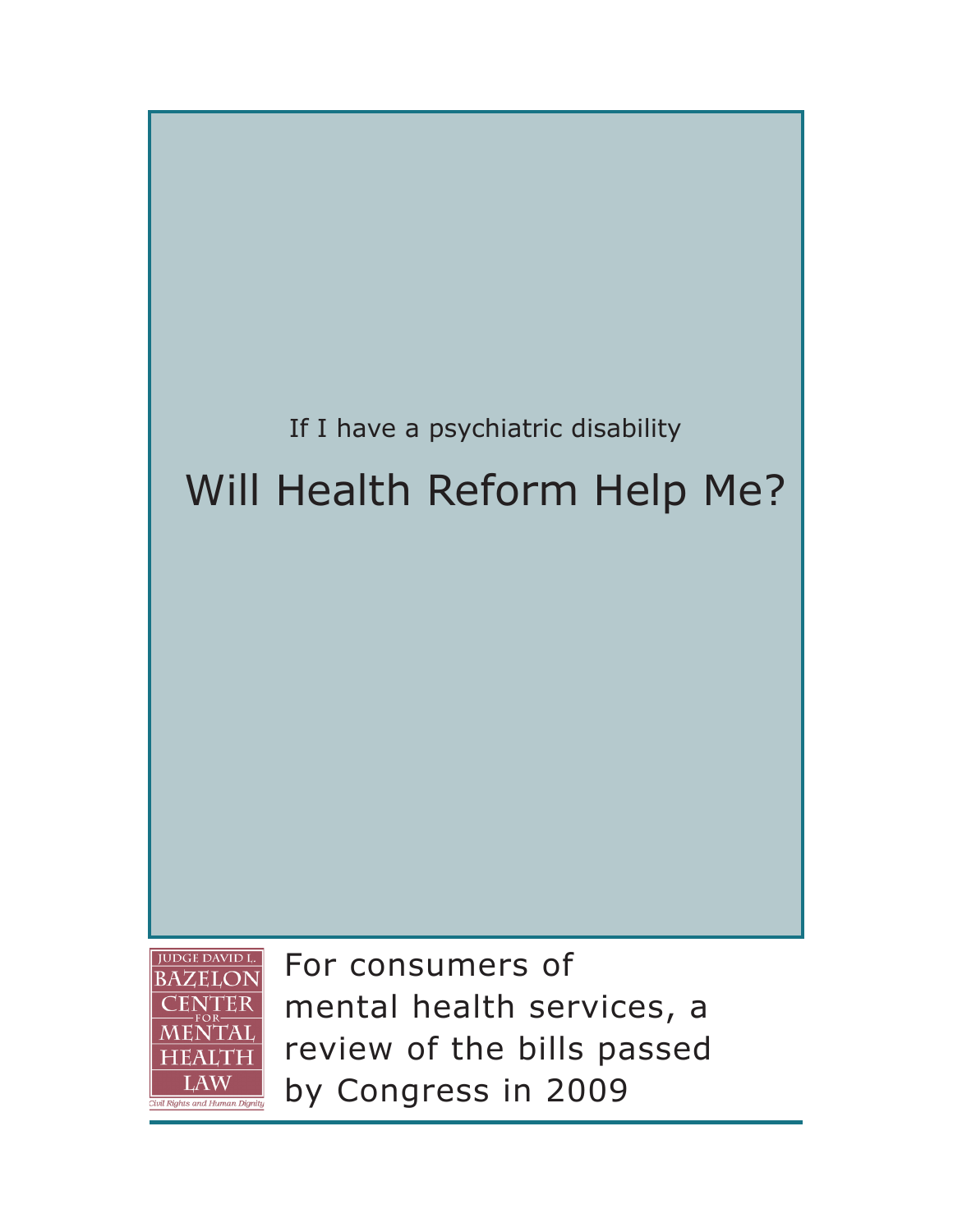This paper was written by Chris Koyanagi, policy director of the Bazelon Center, with assistance by Allison Wishon Siegwarth. It was developed by the Bazelon Center under a grant to the University of Pennsylvania from the Department of Education, NIDRR grant number H133B080029 (Salzer, PI). However, the contents do not necessarily represent the policy of the Department of Education, and you should not assume endorsement by the Federal Government.

Reproduction is permitted for noncommercial educational and advocacy purposes.

January 2010

BAZELON CENTER FOR MENTAL HEALTH LAW 1101 Fifteenth Street NW, Suite 1212 Washington DC 20005 202-467-5730 www.bazelon.org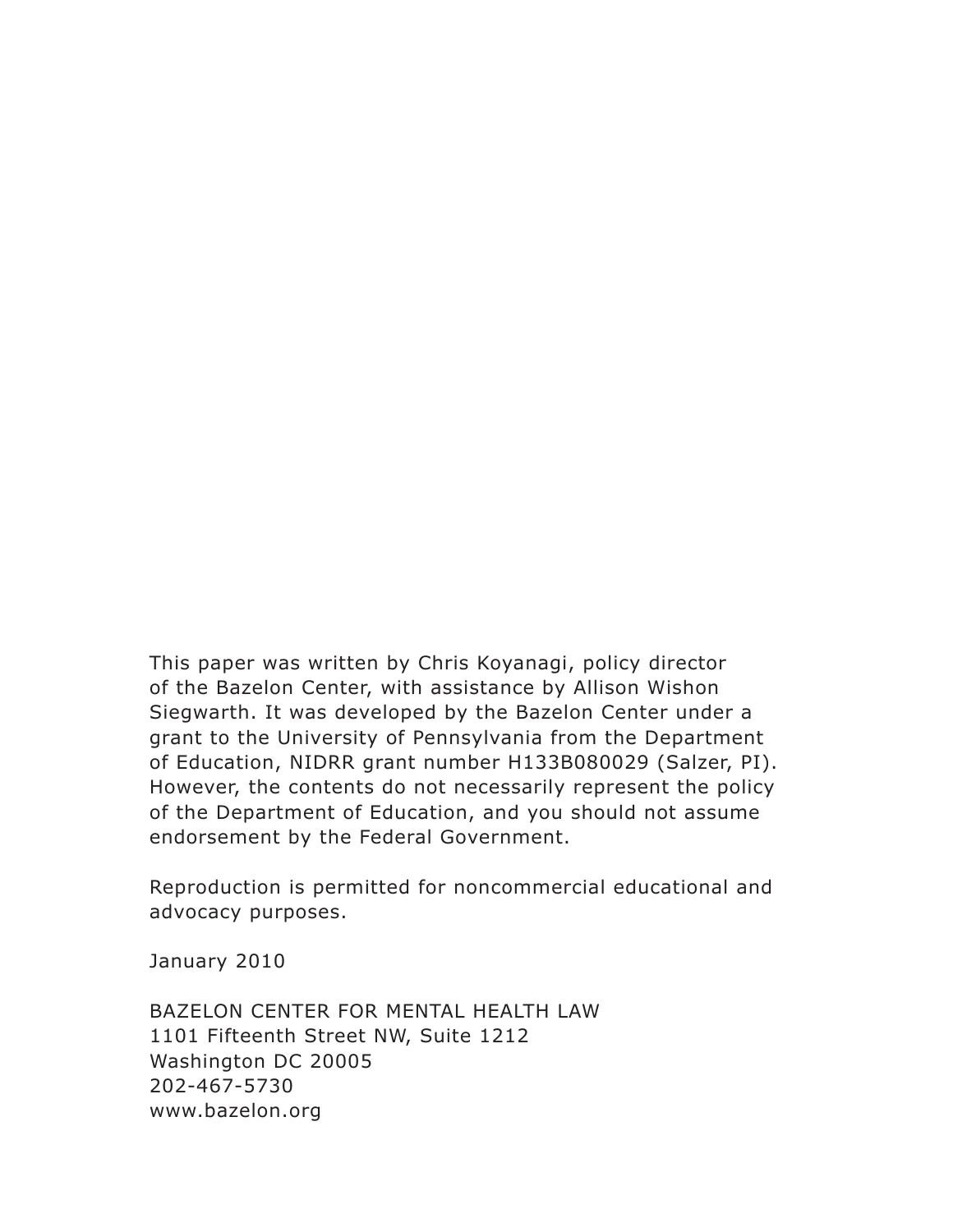# If I Have a Psychiatric Disability **Will Health Reform Help Me?**

Congress has been debating legislation that could make major changes in health insurance and the health care system. Many parts of this law would improve access to mental health services. This fact sheet describes some of the changes the law could make in care and treatment for people with psychiatric disabilities.

The biggest change would be for people who are uninsured now. They include people who have no health insurance through their employer, who have not purchased their own policy, who are not veterans using the VA system and who are not on Medicaid or Medicare. Health reform would make it easier for them to get insurance and make insurance more affordable.

Each house of Congress has passed its own bill, one by the House of Representatives and one by the Senate. If either one, or a combination of the two, is passed by both houses and becomes law, here are some of the ways it would affect you.

# **Health reform would enable most people who are now uninsured to get insurance.**

*This does not mean that everyone will have to buy insurance***.** People whose income is below a certain level would be able to sign up for Medicaid. Others with income above that level but below another, higher limit would get financial aid to help pay for private insurance. *Nothing would make people lose the health care coverage they have now.* 

Both of the bills would require or encourage employers (except small businesses) to provide insurance. The House bill would penalize medium and large employers that do not offer insurance. The Senate bill would require these employers either to provide insurance or to help pay for insurance that workers buy on their own.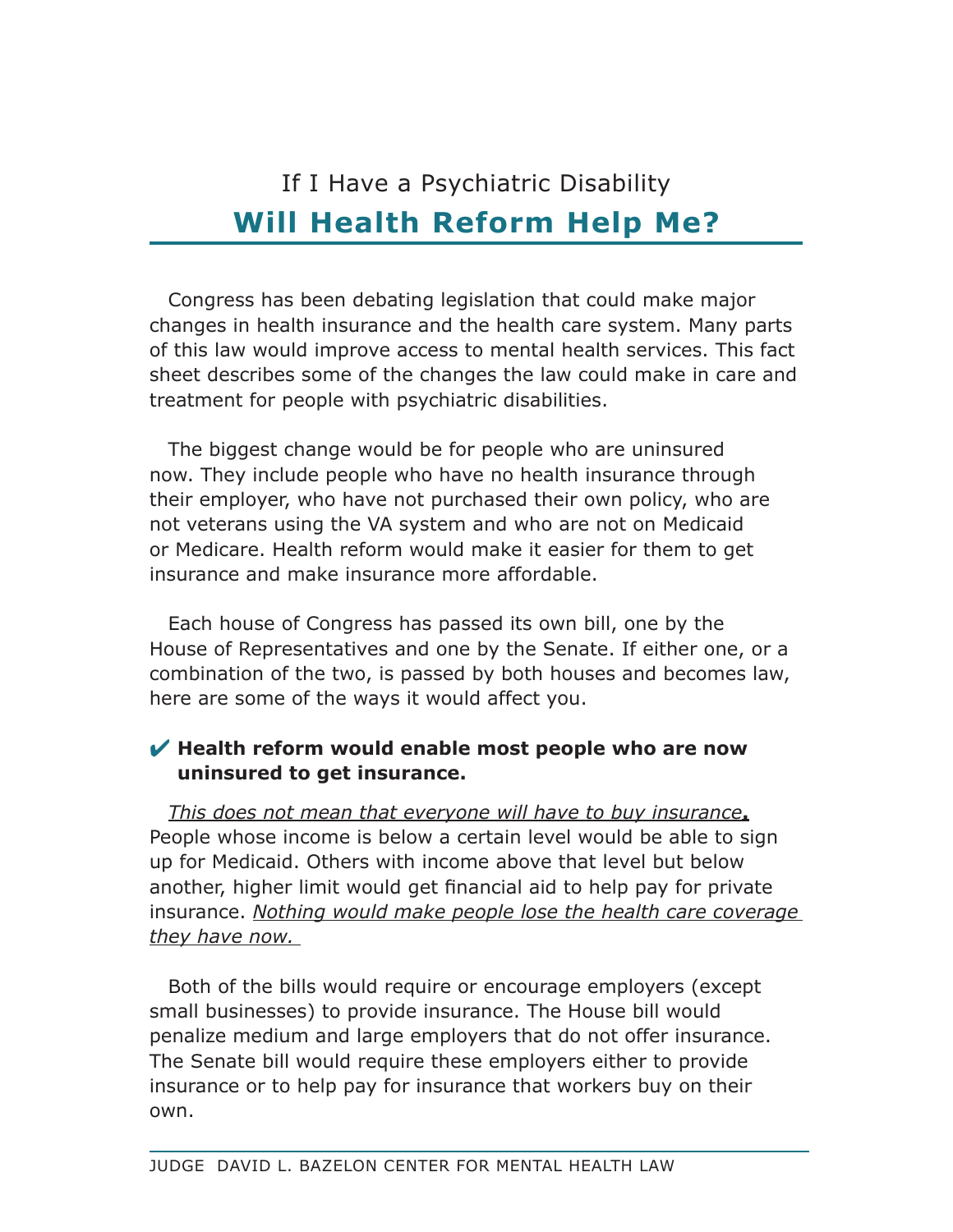#### **Will you be forced to buy health insurance?**

Starting in 2013 (the House bill) or 2014 (the Senate bill), everyone would be required to have health insurance, just as car owners must now have automobile insurance. However, the bills make this easy. Some people could sign up for Medicaid and others would get financial assistance to buy insurance for themselves. If you still could not afford it, even with a government subsidy, you would not be forced to purchase any insurance.

Health insurance would be more available and affordable for people with mental illnesses.

Currently, many people with mental illnesses find that insurance companies refuse to sell them a policy or renew their policy, or refuse to pay for mental health treatment, or limit the length of treatment. Both of the bills address these problems. As a result, health reform would improve your access to health and mental health care. Under these bills:

- ◆ Health insurers would have to sell and renew policies to everyone who applies.
- ◆ Insurers could not deny coverage because the person has a pre-existing health or mental health condition.
- ◆ No health plan could have a lifetime or annual limit on benefits.
- ◆ Insurers could not charge people with poor health more than others. Premiums (the amount you pay to have insurance) would be more equal.
- ◆ Health insurers could not discriminate based on a person's mental or physical disability.

The bills would phase in these new requirements. Many of the changes would take effect as early as 2010 if reform is passed.

#### **Health insurance policies would have lower out-of-pocket costs.**

When insurance policies do cover mental health services, they are often extremely expensive. The bills limit how much an individual or family must pay to buy insurance (the premium) and how much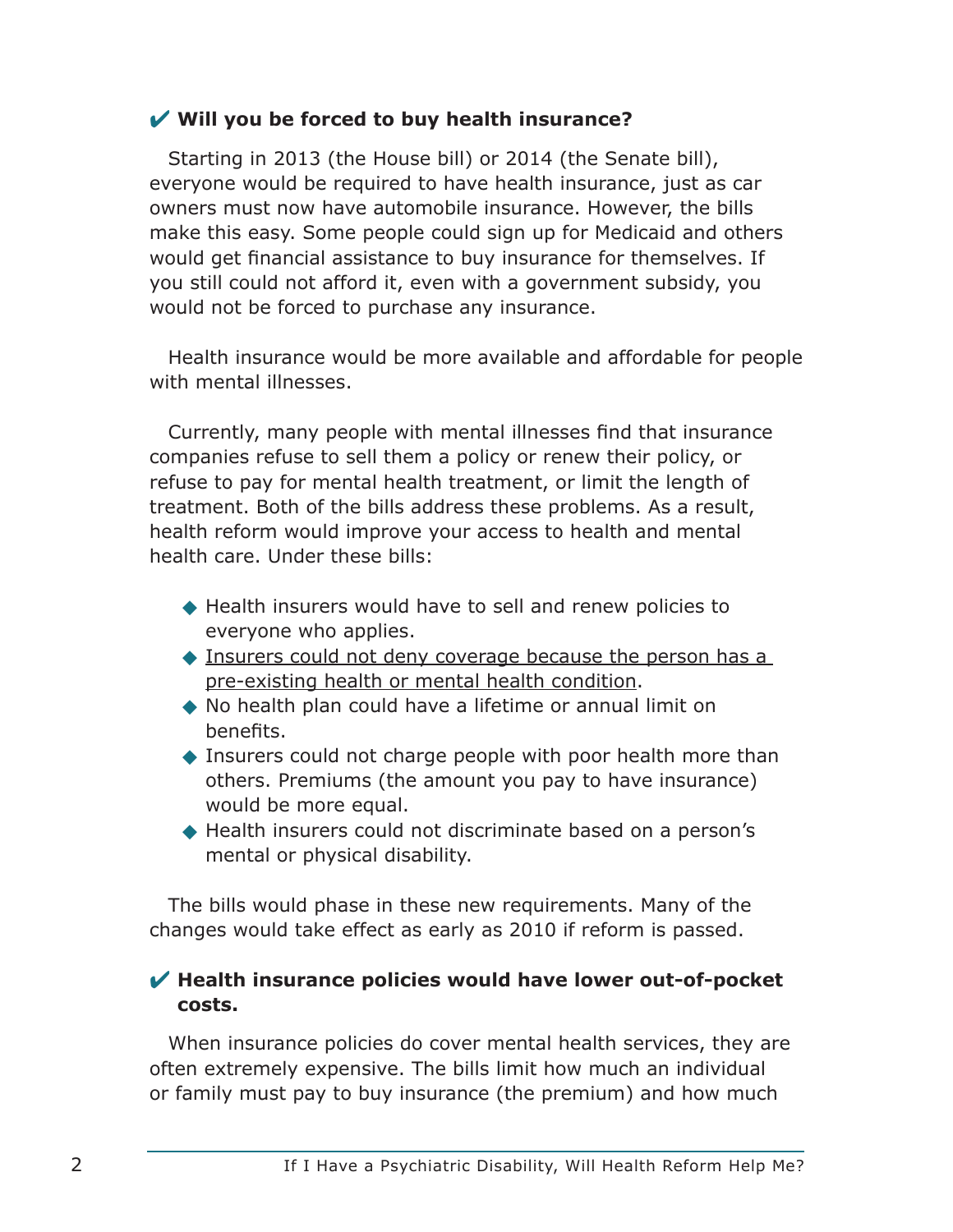they will pay in deductibles and co-payments. The House bill is more generous than the Senate version.

# **All people below a certain income level will be eligible for Medicaid.**

Medicaid is a program for people with low incomes. It covers many community mental health services that can aid in recovery, with a package of services much broader than most private insurance plans. As a result, Medicaid coverage is often better than private insurance for people with psychiatric disabilities.

Under both House and Senate health reform plans, adults would be eligible based only on their income. They would not have to meet other eligibility criteria. This means that, for the first time, low-income, single adults without children would have access to Medicaid. This group includes many people with serious mental illnesses.

Medicaid changes are different in the House and Senate bills.

- ◆ Starting in 2013, the House bill would provide Medicaid eligibility for everyone with an income below 150% of the federal poverty level (in 2009, \$16,200 for individuals and \$33,100 for a family of four).
- ◆ Starting in 2014, the Senate bill would provide Medicaid eligibility for everyone with an income below 133% of poverty (in 2009, \$14,400 for individuals and \$29,300 for a family of four).

Expanding Medicaid this way would be very helpful, especially to single childless adults with psychiatric illnesses. Now, most of these adults qualify for Medicaid only if they receive federal Supplemental Security Income (SSI) disability benefits. However, many individuals with psychiatric disabilities do not get SSI either because the rules are so strict or because they choose not to apply.

## **Medicaid benefits differ in the House and Senate bills.**

The House bill ensures that everyone on Medicaid would have the same benefits as under the current Medicaid program. The Senate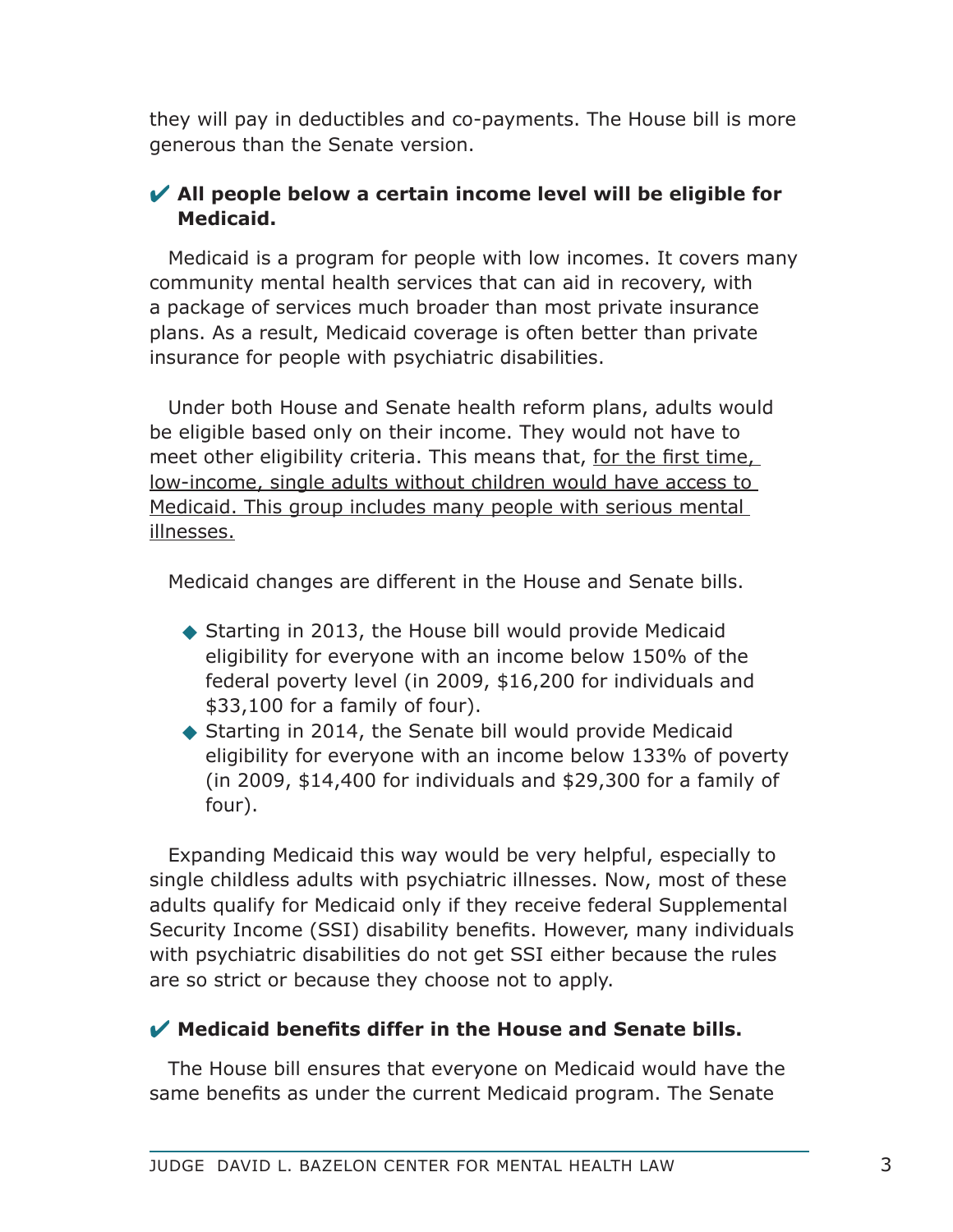bill would give children and families full Medicaid coverage. However, childless adults with incomes between 100% and 133% of poverty would have a lower benefit unless they qualify for Medicaid due to a mental or physical disability.

The newly eligible childless adults who have this limited benefit would have coverage for inpatient and outpatient mental health treatment, but probably not for rehabilitation and recovery-focused services.

#### **You would have choices of insurance.**

To enable both individuals and employers to compare plans and purchase health insurance, the bills would create new entities called Exchanges. All plans offered through the Exchanges would have to cover at least a minimum range of services. This minimum includes mental health and addiction services, which must be provided at parity with medical and surgical coverage (with no differences in coverage). Plans must also cover hospitalization, emergency department services, outpatient services, prescription drugs and preventive services.

These changes would be valuable because, for the first time, you could be sure that any health plan you purchase will cover mental health and substance abuse services in the same way as medical/ surgical services. All plans could be expected to offer medications, therapy and inpatient hospital care. But it is unlikely that they would cover rehabilitation and other recovery-oriented services.

## **Plans would have different levels of cost-sharing.**

Each Exchange would offer a choice of plans. All the plans must have the same benefits, but they might differ in the amount they charge for premiums, deductibles or co-payments. You would be able to choose the health plan that best suits your needs, based on the level of out-of-pocket payments you feel able to make and the premiums you are willing to pay.

## **Help would be available.**

Choosing health insurance can be confusing. Both bills provide for help in this process. The Exchanges will provide information and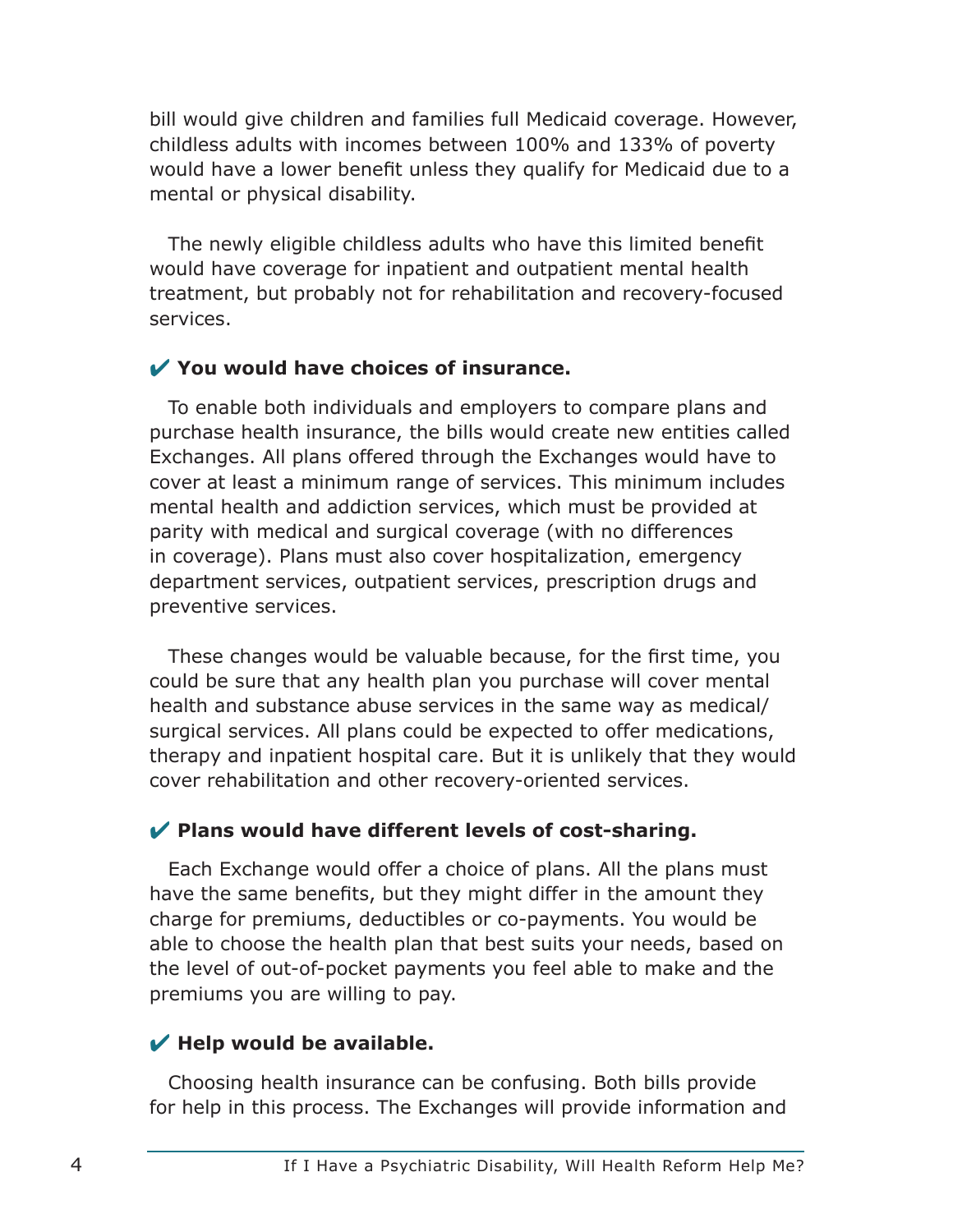assistance to help you compare plans before choosing. This will include information on benefits, premiums, cost-sharing, quality, provider networks and consumer satisfaction with each plan. The information must be in non-technical language that is easy to understand.

Additional assistance will be available, such as through tollfree phone lines and a website. The House bill would require each Exchange to reach out to people with physical disabilities, mental illnesses or cognitive impairments to help them make a choice. Both bills would create "navigators" to help consumers with their questions and issues.

## **Assistance would be available for people who believe their rights are violated.**

Under both bills, insurers must have grievance and appeal systems. Ombudsman programs or offices of health insurance consumer assistance would protect your rights if you have disputes with your health plan.

## Prevention and wellness would be emphasized.

The bills stress prevention by limiting or eliminating cost-sharing for prevention services, promoting increased research into effective prevention strategies and expanding prevention services. Both also promote programs to encourage healthy behavior and to help consumers give up smoking.

People with serious mental illnesses are at great risk for many preventable diseases. Services that screen for or prevent diabetes, heart disease and cancer could greatly improve their lives. But co-payments now discourage many people from getting essential preventive care. Research on effective prevention strategies is also important to learn how best to prevent and treat mental illness.

## **Primary care and mental health care would be offered at the same location.**

Both bills support new ways of delivering health care that could give you access to more coordinated services. The bills would create health care or medical "homes" that would address all of your health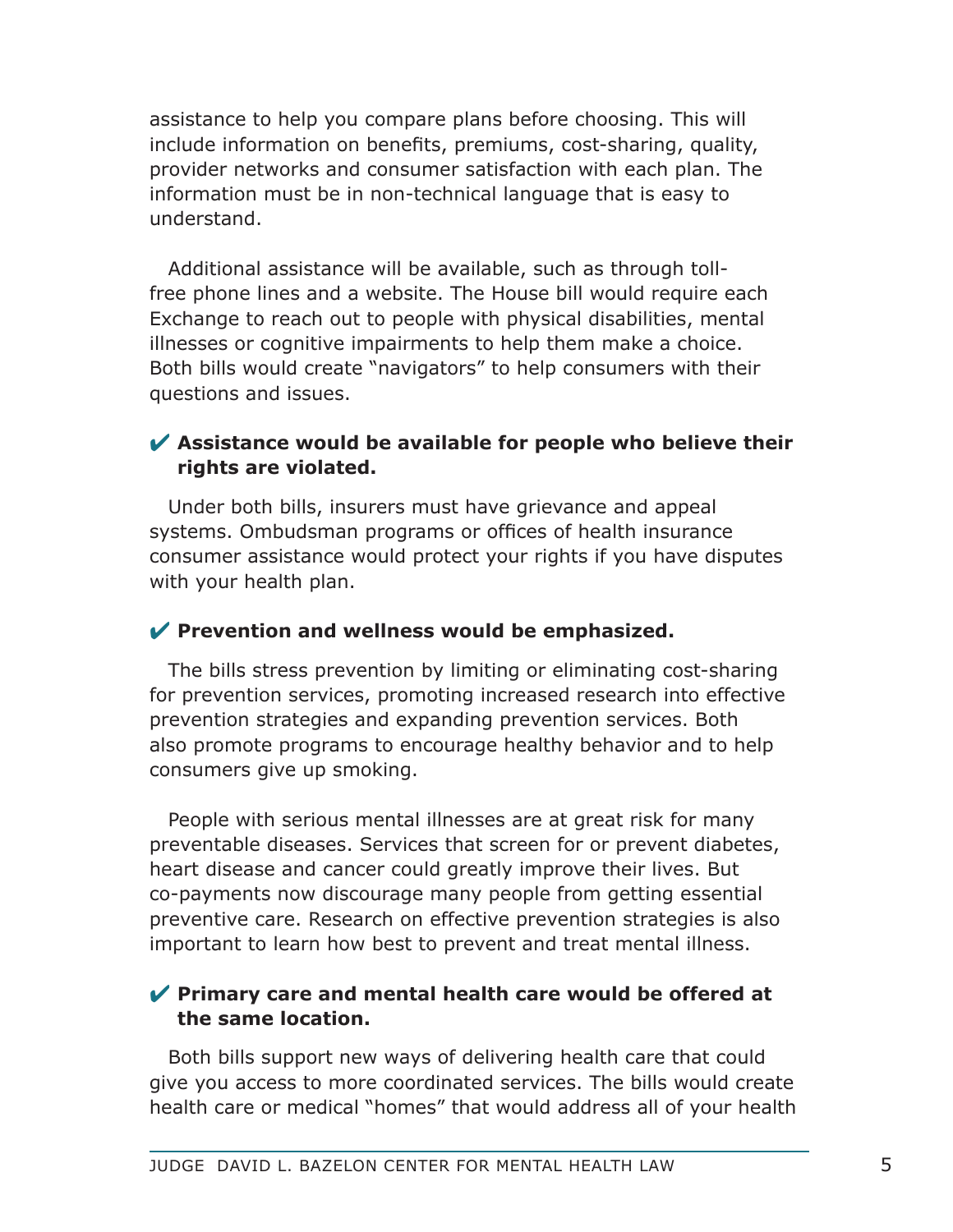care issues. Like "one-stop shops," these homes would provide primary care services as well as care management, coordination and referrals to appropriate specialty services. Many would also offer basic mental health care. Community mental health centers are among the providers that could qualify to be a health care home and provide both primary care and mental health services at the same location.

These provisions acknowledge that mental and physical health are linked and that people with serious illnesses need more services and better coordination of their services to be as healthy as possible.

## **The quality of health and mental health care would improve.**

Both bills have provisions to improve our knowledge about what services work best for various health conditions, including mental illnesses. New research would be conducted to find better treatments, and providers of care would be encouraged to offer you the most effective services.

## **Medicare drug coverage would be improved.**

The bills will make prescription drugs more affordable under Medicare. Medicare Part D now requires consumers to pay the full cost of their medications after they pay a certain amount each year. This gap in coverage is known as "the doughnut hole." Once the consumer has spent up to another, much higher level, the Medicare coverage starts up again. The House bill eliminates this gap in coverage over time, and the Senate bill provides discounts for beneficiaries who have reached the doughnut hole.

Many people with psychiatric disabilities are on Medicare because they receive Social Security Disability Insurance. Their income tends to be low and the "doughnut hole" is a serious burden for them. This change would help them.